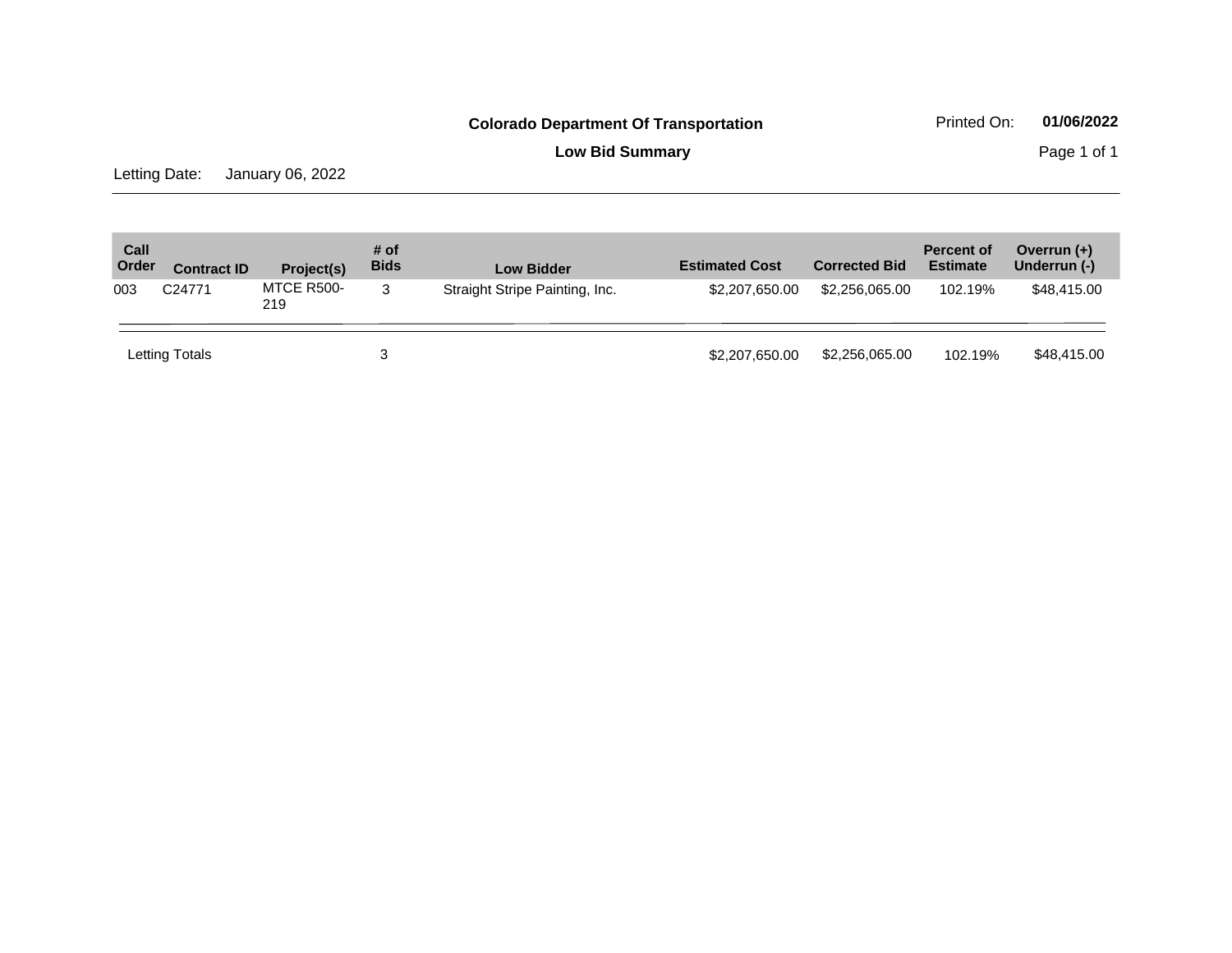|                                                                           |              | <b>Colorado Department Of Transportation</b> | Printed On: | 01/06/2022<br>Page 1 of 1 |
|---------------------------------------------------------------------------|--------------|----------------------------------------------|-------------|---------------------------|
|                                                                           |              | <b>Vendor Ranking</b>                        |             |                           |
| <b>Contract Description:</b>                                              | Contract ID: | C <sub>24771</sub>                           |             |                           |
| REGION 5 FY 22/23 Region Wide Striping Project                            |              |                                              |             |                           |
| This is a striping project (high build) for various highways in Region 5. |              |                                              |             |                           |

| Rank | <b>Vendor ID</b> | <b>Vendor Name</b>             | <b>Total Bid</b> | <b>Percent Of</b><br><b>Low Bid</b> | <b>Percent Of</b><br><b>Estimate</b> |
|------|------------------|--------------------------------|------------------|-------------------------------------|--------------------------------------|
| 0    | -EST-            | <b>Engineer's Estimate</b>     | \$2,207,650.00   | 97.85%                              | 100.00%                              |
|      | 6268A            | Straight Stripe Painting, Inc. | \$2,256,065.00   | 100.00%                             | 102.19%                              |
| 2    | 162A             | KOLBE STRIPING INCORPORATED    | \$2,295,630.00   | 101.75%                             | 103.99%                              |
| 3    | 607A             | ROADSAFE TRAFFIC SYSTEMS, INC  | \$2,591,637.50   | 114.87%                             | 117.39%                              |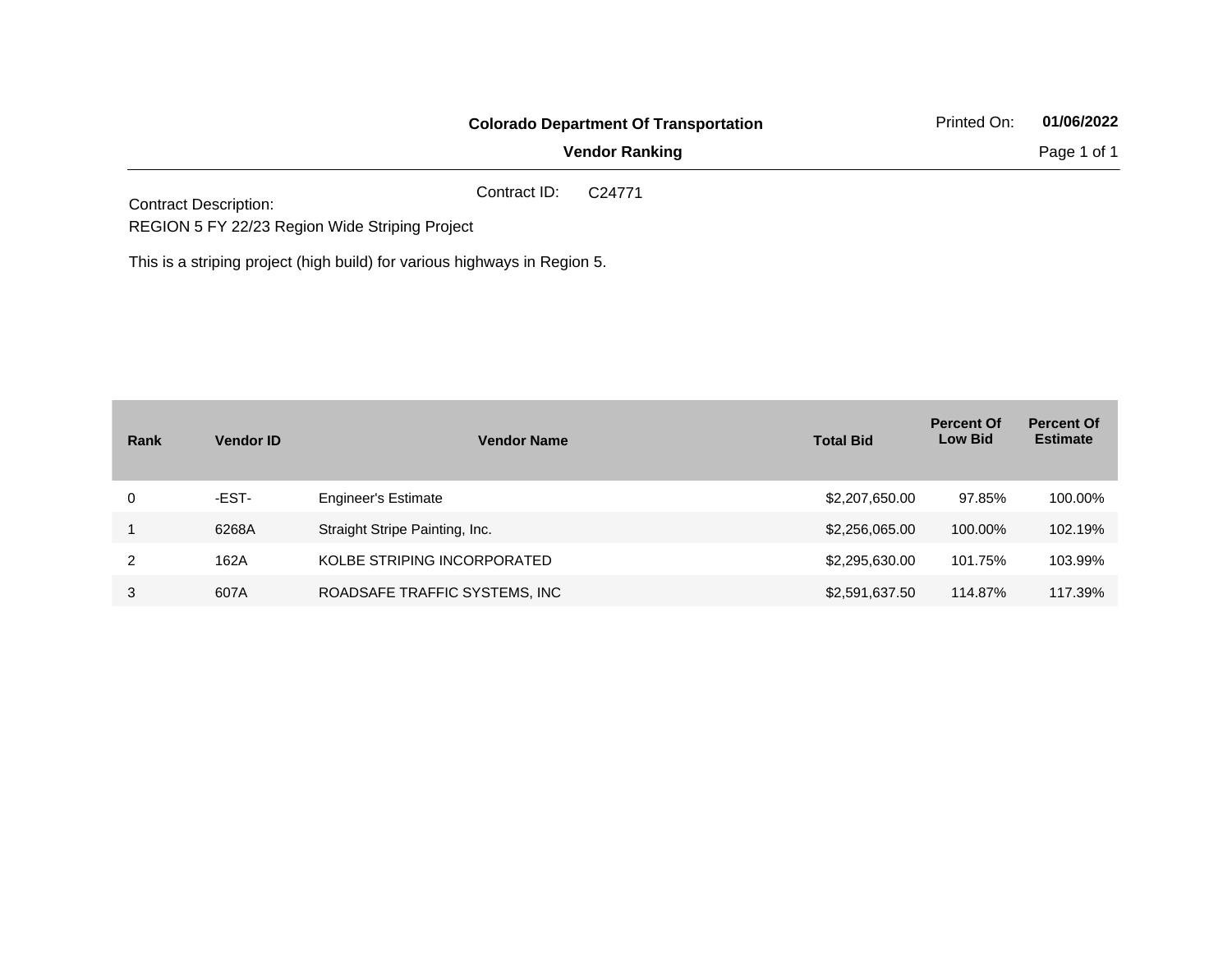**Tabulation of Bids Page 1 of 2** 

| C24771<br>Contract ID: |                              |                                                   |            |            |                                           |                           |                                                         |                           |                                        |                            |
|------------------------|------------------------------|---------------------------------------------------|------------|------------|-------------------------------------------|---------------------------|---------------------------------------------------------|---------------------------|----------------------------------------|----------------------------|
|                        |                              |                                                   |            |            | $(0)$ -EST-<br><b>Engineer's Estimate</b> |                           | $(1)$ 6268A<br><b>Straight Stripe Painting,</b><br>Inc. |                           | (2) 162A<br><b>KOLBE STRIPING INC.</b> |                            |
| <b>Item Code</b>       |                              | <b>Description</b>                                | Quantity   |            | <b>Unit Price</b>                         | <b>Amount</b>             | <b>Unit Price</b>                                       | Amount                    | <b>Unit Price</b>                      | Amount                     |
| <b>SECTION:</b>        | 0001                         | <b>Bid Items</b>                                  |            |            |                                           |                           |                                                         | LCC:                      |                                        |                            |
| 626-00000              | Mobilization                 |                                                   | 1.000      | L Sl       | 60.000.00000                              | 60,000.00                 | 75,000,00000                                            | 75,000.00                 | 65.000.00000                           | 65.000.00                  |
|                        |                              | 626-01114 Public Information Management (Tier IV) | 95,000     | <b>DAY</b> | 90.00000                                  | 8,550.00                  | 85.00000                                                | 8,075.00                  | 85.00000                               | 8,075.00                   |
|                        |                              | 627-00013 Pavement Marking Paint (High Build)     | 62,700.000 | GAL        |                                           | 33.00000 2.069,100.<br>00 |                                                         | 33.70000 2,112,990.<br>00 |                                        | 34.65000 2,172,555.<br>-00 |
| 630-80511              |                              | Mobile Pavement Marking Zone                      | 1.000      | L SI       | 70,000.00000 70,000.00                    |                           | 60.000.00000                                            | 60,000.00                 | 50.000.00000                           | 50,000.00                  |
| <b>Section Totals:</b> |                              |                                                   |            |            | \$2,207,650.00                            |                           | \$2,256,065.00                                          |                           | \$2,295,630.00                         |                            |
|                        | <b>Contract Grand Totals</b> |                                                   |            |            |                                           | \$2,207,650.00            |                                                         | \$2,256,065.00            |                                        | \$2,295,630.00             |

**Colorado Department Of Transportation Printed On:** 01/06/2022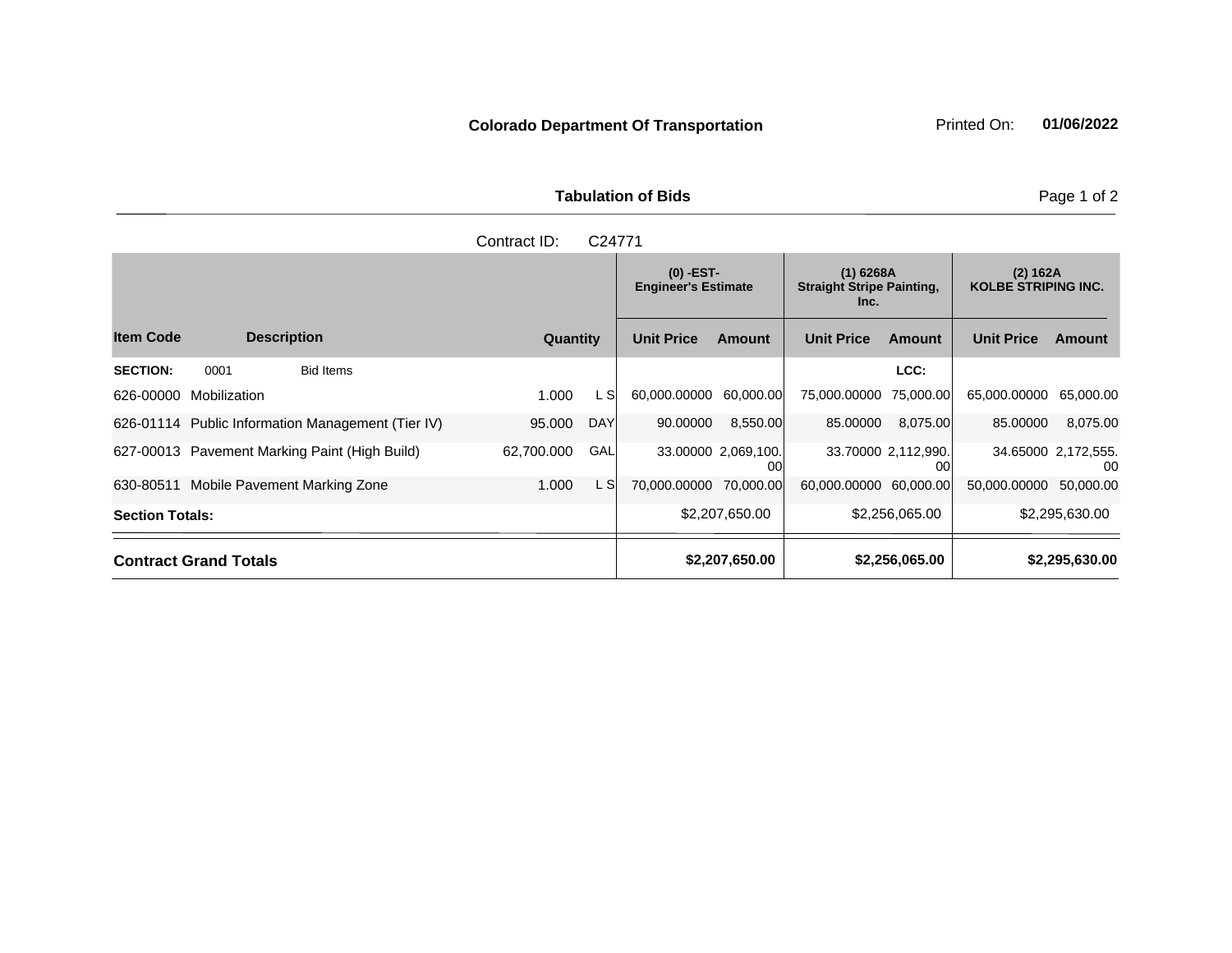**Colorado Department Of Transportation** Printed On: 01/06/2022

**Tabulation of Bids** Page 2 of 2

|                                                   | Contract ID:<br>C24771   |                                                            |                             |                             |
|---------------------------------------------------|--------------------------|------------------------------------------------------------|-----------------------------|-----------------------------|
|                                                   |                          | (3) 607A<br><b>ROADSAFE TRAFFIC</b><br><b>SYSTEMS, INC</b> |                             |                             |
| <b>Item Code</b><br><b>Description</b>            | Quantity                 | <b>Unit Price</b><br>Amount                                | <b>Unit Price</b><br>Amount | <b>Unit Price</b><br>Amount |
| <b>SECTION:</b><br>0001<br><b>Bid Items</b>       |                          |                                                            | LCC:                        |                             |
| 626-00000 Mobilization                            | 1.000<br>L SI            | 150,000.00000 150,000.00                                   |                             |                             |
| 626-01114 Public Information Management (Tier IV) | <b>DAY</b><br>95.000     | 65.50000<br>6,222.50                                       |                             |                             |
| 627-00013 Pavement Marking Paint (High Build)     | <b>GAL</b><br>62,700.000 | 36.45000 2,285,415.<br>00                                  |                             |                             |
| 630-80511 Mobile Pavement Marking Zone            | 1.000<br>L SI            | 150,000.00000 150,000.00                                   |                             |                             |
| <b>Section Totals:</b>                            |                          | \$2,591,637.50                                             |                             |                             |
| <b>Contract Grand Totals</b>                      |                          | \$2,591,637.50                                             |                             |                             |